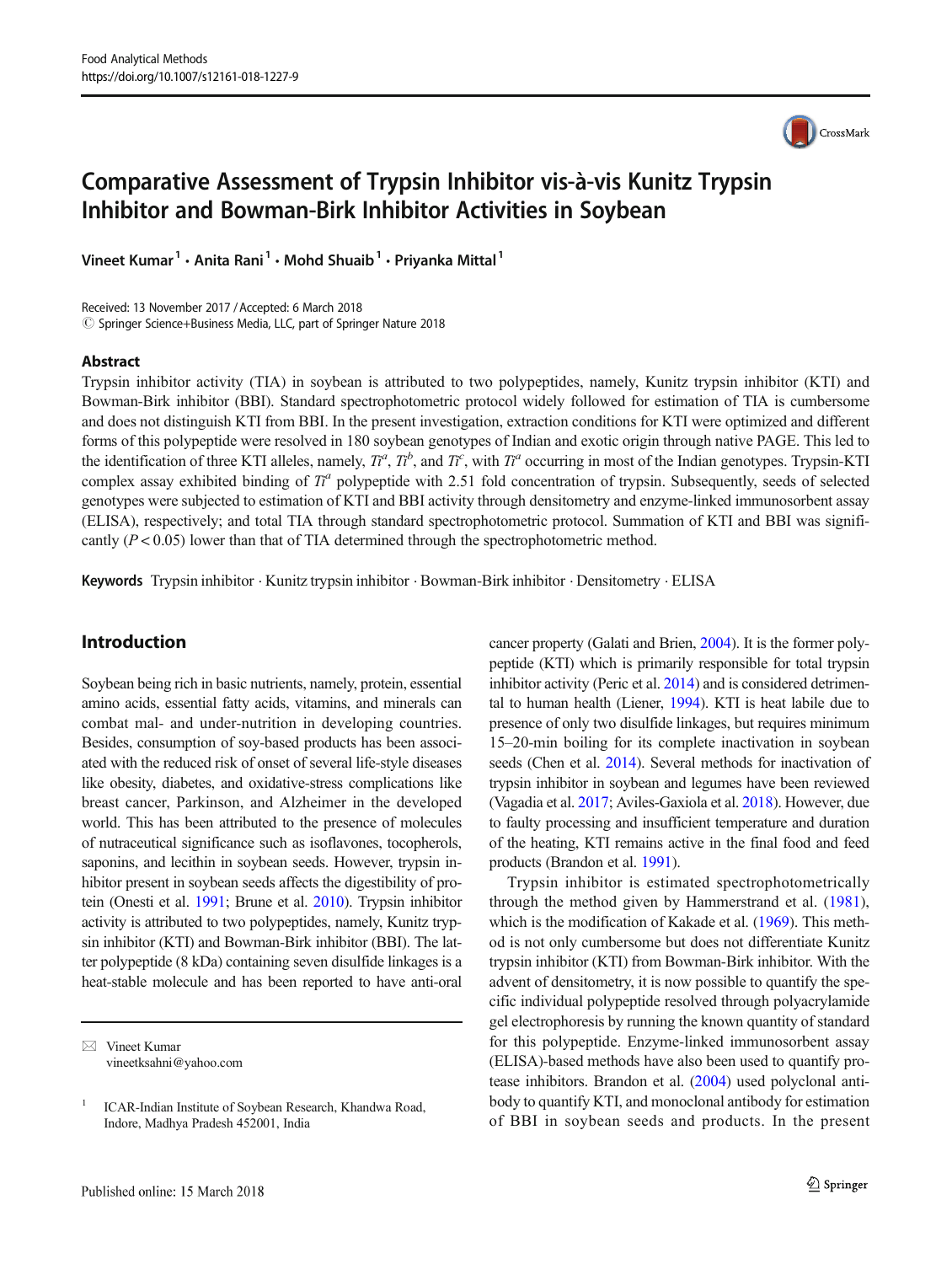investigation, extraction conditions for KTI were optimized and large number of genotypes comprising Indian soybean cultivars and exotic genotypes were screened through native PAGE to identify the allelic differences for KTI. Subsequently, binding capacity of the major (the most frequently found) KTI allele with trypsin was assessed to quantify KTI through densitometry in selected genotypes. The same genotypes were also analyzed for BBI concentration through immunoassay so that sum of activities of both these protease inhibitors can be compared with that of total trypsin inhibitor activity (TIA) determined through a conventional spectrophotometric method given by Hammerstrand et al. ([1981](#page-6-0)).

# Material and Methods

Of the 180 soybean genotypes undertaken for the study, 102 are Indian soybean varieties (SL 96, PK 564, MAUS 158, RAUS 5, VLS 21, PK 472, VLS 63, NRC 86, MAUS 81, Monetta, MACS 124, RVS 2001-14, JS 20-34, JS 335, NRC 7, NRC 2, JS 20-29, JS 95-60, JS 75-46, JS72-44, JS 71-05, JS 72-280, Pusa 40, JS 93-05, Shivalik, JS 97-52, Pusa 20, Pusa 24, KHSb 2, JS 79-81, PK 327, VLS 1, SL 688, PRS 1, MACS 58, VLS 59, JS 90-41, Pusa 22, PS 10-92, PS 10-24, SL 295, PK 262, MAUS 47, T 49, MAUS 61, PS 1241, Alankar, Gujrati Soya 1, Gujrati Soya 2, VLS 47, Lee, Co 1, Co 2, Co 3, JS 80-21, MAUS 2, Pusa 16, VLS 2, Pb 1, MACS 13, MAUS 1, Bragg, MACS 450, Kalitur, Pratap Soya 2, PS 1347, Birsa Soya 1, ADT 1, JS 2, SL 4, Palam Soya, I-pelican, Shilajeet, PS 12-25, PS 10-29, PS 10- 42, NRC 37, TAMS 98-21, VLS 65, Pusa 37, Pusa 98-14, Ankur, SL 525, Hardee, Indira Soya, PK 471, Harasoya, NRC 12, DS 228, Pusa 97-12, PK 416, MACS 57, MAUS 71, MAUS 32, MAUS 61-2, LSb 1, RKS 24, KB 79, JS 76-205, PK 308, TAMS 38, Davis), 24 are germplasm accessions (NRC 121, AGS 610, AGS 458, Karune, Akiyoshi, AGS 406, IC 210, Sawarnvasundhara, Hougyoku, Dadacha 2001, AGS 439, GC 8501, NRC 107, AGS Whydox, AGS 330, New Terpian, GC 693508, AGS 380, Boiling type, Kegone, AGS 447, Dada cha mame, Karune, AGS 406), and 54 are advanced breeding lines developed for food-grade traits like lipoxygenase-2 free, lipoxygenase-3 free, lipoxygenase-1 free, high oleic acid content. Most of the 102 soybean varieties have one parent derived from maturity group VII, while most of the 24 germplasm accessions are vegetable soybean accessions procured from Asian Vegetable Research and Development Centre, Taiwan, and many of the 54 advanced breeding lines for food-grade traits have been developed with Indian soybean variety as the recipient parent. All the genotypes were raised in the field in the cropping season 2016 and freshly harvested seeds were subjected to analysis.

#### Chemical Reagents and Antibodies

Benzoyl DL-arginine-paranitroanilide-hydrochloride, Kunitz trypsin inhibitor, Bowman-Birk inhibitor (trypsin/chymotrypsin inhibitor) lyophilized powder, alkaline phosphatase conjugated anti-mouse and anti-rabbit antibody, and alkaline phosphatase yellow were purchased from Sigma Aldrich, USA. BBI monoclonal detection antibodies were sourced from Agdia, Inc., Elkhart, USA. Maxisorb Nunc immunoplates and plate seal were purchased from Thermofisher India Pvt. Limited, India.

# Extraction of Kunitz Trypsin Inhibitor and Its Estimation Using Densitometry

Soy flour (50 mg) was dissolved in 30 volumes of solvents, namely, double distilled water/0.01 N sodium hydro-oxide/ 1.5 M Tris buffer (pH 8.0) and incubated for 3 h at room temperature in a shaker incubator followed by centrifugation at 12,000 rpm for 10 min. Pellet was re-extracted with solvent. The supernatant obtained from both the events was pooled, which was mixed with bromophenol blue dye  $(3:1)$  and loaded on to the 10% native PAGE gel. In one of the lanes, 2 μg of standard KTI was loaded. Polypeptides were resolved by applying a 70-mA current for 45 min (Fig. [1\)](#page-2-0). The images were captured by Bio Rad imaging system GS-900. The density of KTI polypeptide relative to the concentration of standard was quantified using software Image Lab 5.2.1 (Biorad, India).

## Validation and Limit of Detection of Densitometry Method for Estimation of KTI

Validation of densitometry method forthe estimation of KTI was carried out using increasing concentration of internal standard, i.e., purified Kunitz trypsin inhibitor  $(0.125 \text{ to } 2 \mu g)$  in the extract of a soybean variety and assessing the changes in the density through a densitometer. Standard curve so obtained showed satisfactory linearity and very strong positive correlation between internal standard concentration and relative density over the studied standard (KTI) range with the determination co-efficient of  $R^2 = 0.977$  (y = 0.3161x + 0.0479). To determine the detection limit of KTI through densitometry, varying concentrations (10, 20, 100, and 500 ng) of KTI were subjected to native PAGE, and resolution obtained showed that minimum 20 ng of this polypeptide is required to be detected through a densitometer.

## Trypsin-Kunitz Trypsin Inhibitor Complex Assay

Proteins extracted from the seeds of an Indian soybean variety (VLS 1) and 2 μg Kunitz trypsin inhibitor standard along with bromophenol dye were loaded onto adjacent lanes of 10% native PAGE gel (Fig. [3](#page-3-0), lanes V and S, respectively). In the subsequent lanes (Fig. [3](#page-3-0), from lanes 1–6), seed extract of the same variety (pre-incubated with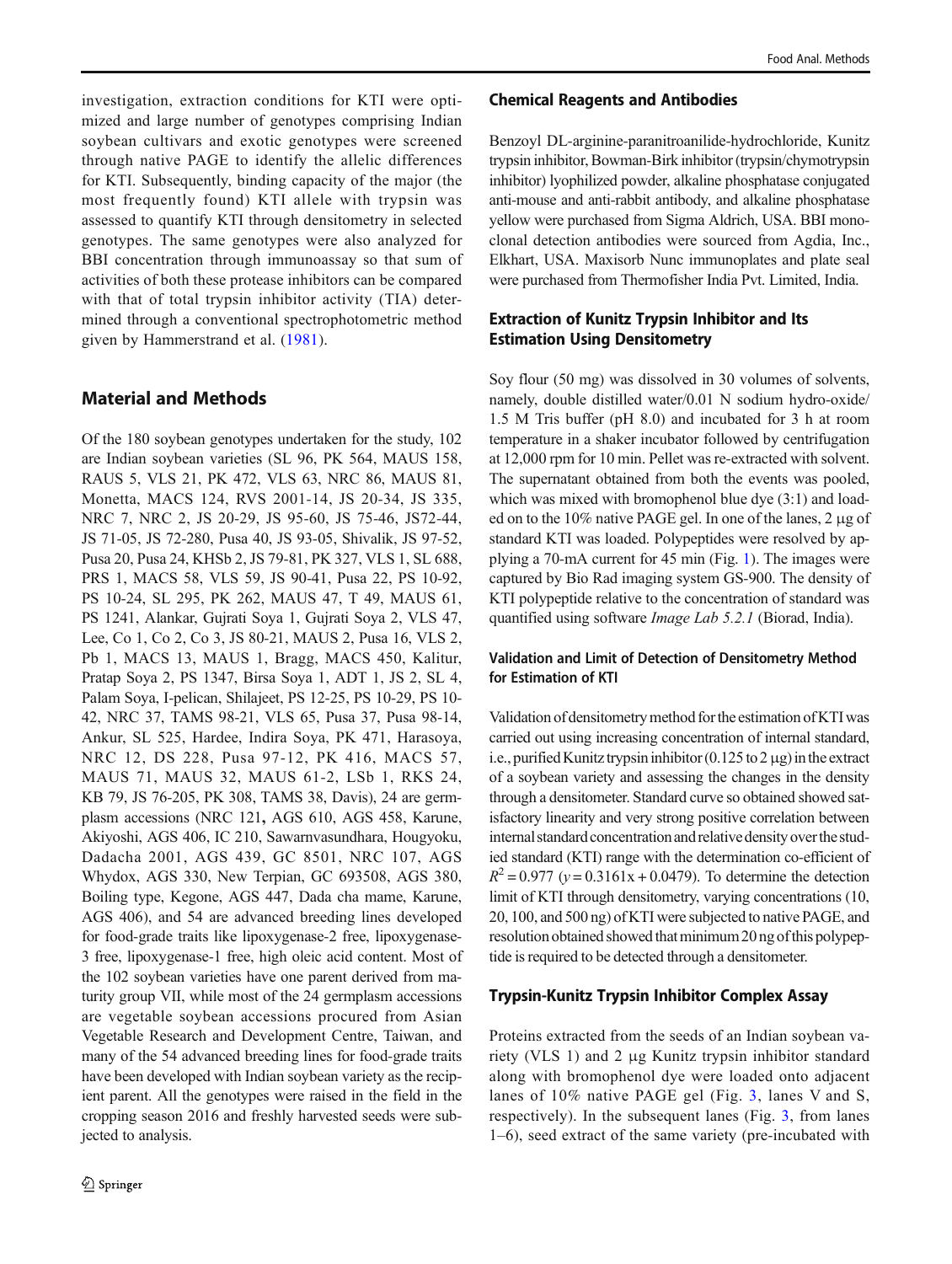<span id="page-2-0"></span>

Fig. 1 Kunitz trypsin inhibitor (KTI) polypeptide extraction using different solvents. Lanes 1, 2, 3 and 4, 5, 6 correspond to KTI polypeptide in the seeds of JS97-52 and JS95-60 extracted from 1.5 M Tris buffer (pH 8.0), double distilled water (ddH<sub>2</sub>O), 0.01 N NaOH, respectively, and resolved on 10% native polyacrylamide gel electrophoresis. Lane S corresponds to KTI standard (2 μg). Density of KTI polypeptide in lanes 1, 2, 3, 4, 5, and 6 was computed from the density of KTI polypeptide in the standard. The values given on the bottom of the lane is the density of KTI polypeptide  $\pm$  SD relative to the KTI standard in lane S

anti-BBI immunoglobulins) mixed with trypsin in increasing concentrations (4.25, 4.45, 5.56, 6.2, 7.5, and 7.82 μg) was loaded. Gel was run at 75 mA for 45 min. Density of KTI polypeptide in each lane compared to that of the standard (lane S) was determined using Bio Rad imaging system GS-900 through Image Lab 5.2.1 (Biorad, India).

## Extraction and Estimation of Bowman-Birk Inhibitor Through Indirect ELISA

#### Extraction

BBI was extracted following the method given by Paucar-Menacho et al. ([2010\)](#page-6-0) and quantified through indirect ELISA method (Cucu et al. [2012](#page-6-0)) with slight modifications. For this purpose, 50 mg of defatted soy flour was suspended in 1 ml of 50 mM Tris buffer (pH 8.2) and homogenized using a polytron homogenizer (PT2100 by Kinematica, Switzerland) followed by the sonication for 70 min. During this period, samples were vortexed after every 10 min to ensure adequate suspension. The samples were then centrifuged at 20,000g for 35 min at 4 °C. The resultant supernatant was diluted 25,000 times to reach a final dilution of  $5 \times$  $10<sup>5</sup>$  times using phosphate-buffered saline. Standard curve  $(y = 0.03x + 0.3146, R^2 = 0.996)$  was drawn using purified BBI. Working range for standard was from 1 to 100 ng.

#### Immunoassay for Quantification

Diluted samples were coated on 96-well Maxisorb Nunc immunoplates in triplicate (100 μl/well) by incubation at  $4^{\circ}$ C for overnight (15–18 h) followed by repeated washing (4 times) with buffer (PBS  $+0.05\%$  Tween 20) using a microplate washer (Immunowash 1575, Biorad Laboratories India Private Ltd). To block uncoated "sticky" sites on wells, 5% bovine serum albumin + 1% Tween 20 in phosphate-buffered saline was added to wells and incubated for 2 h (with interval shaking) at 37 °C followed by washing as carried out in the previous step. A 50-μl volume of diluted (1:1000 in 3% BSA buffer solution) Bowman-Birk primary antibody was added to each well and incubated for 2 h with shaking at an interval. After washing, 50-μl volume of diluted (1:1000 in 3% BSA buffer) alkaline phosphatase-conjugated anti-mouse antibody was added to each well and incubated for 2 h at room temperature. Unbound conjugated anti-mouse antibodies were removed by repeated washing followed by addition of 100 μl of  $p$ -nitrophenyl phosphate (pNPP). The plate was immediately sealed with black polyvinyl seal and incubated at 37 °C. Reaction was stopped at 30 min using 3 N NaOH (100 μl/ well). Absorbance was recorded using an ELISA plate reader (Multiscan Go from Thermo Scientific Pvt. Ltd., India) at 405 nm.

### Extraction and Estimation of Trypsin Inhibitor Activity

Trypsin inhibitor activity was determined following the standard spectrophotometric procedure (Hammerstrand et al. [1981](#page-6-0)). The sieved soy flour samples were extracted with 50 ml NaOH (0.01 N) for 4 h with constant stirring at 125 rpm in an orbital shaker so as to keep the samples in suspension. The suspension so obtained was appropriately diluted so that 2 ml of the extract inhibited 40–60% of the trypsin. For each sample, 2-ml aliquots of the diluted extract, 2 ml trypsin solution (prepared by dissolving 0.004 g of the trypsin in 0.001 N HCl), was added and the tubes were maintained in a constant temperature in water bath at 37 °C for 10 min. Five milliliters of benzoyl DL-arginine-paranitroanilidehydrochloride [prepared by dissolving 0.08 g benzoyl DLarginine-paranitroanilide-hydrochloride in 2 ml of dimethylsulfoxide, diluting to 200 ml with 50 mM Tris buffer (pH 8.2) containing 20 mM CaCl<sub>2</sub> and pre-warmed to 37 °C] was rapidly added to each tube. The contents were stirred immediately on a vortex mixer and the tubes were placed in a water bath at 30 °C. The reaction was terminated after 10 min by the rapid addition of 30% acetic acid. The fourth tube containing a sample extract (sample blank) was prepared by the same procedure except that the trypsin solution in this tube was added after the reaction was terminated by the addition of glacial acetic acid. The absorbance of each solution was determined at 410 nm against the sample blank. Values obtained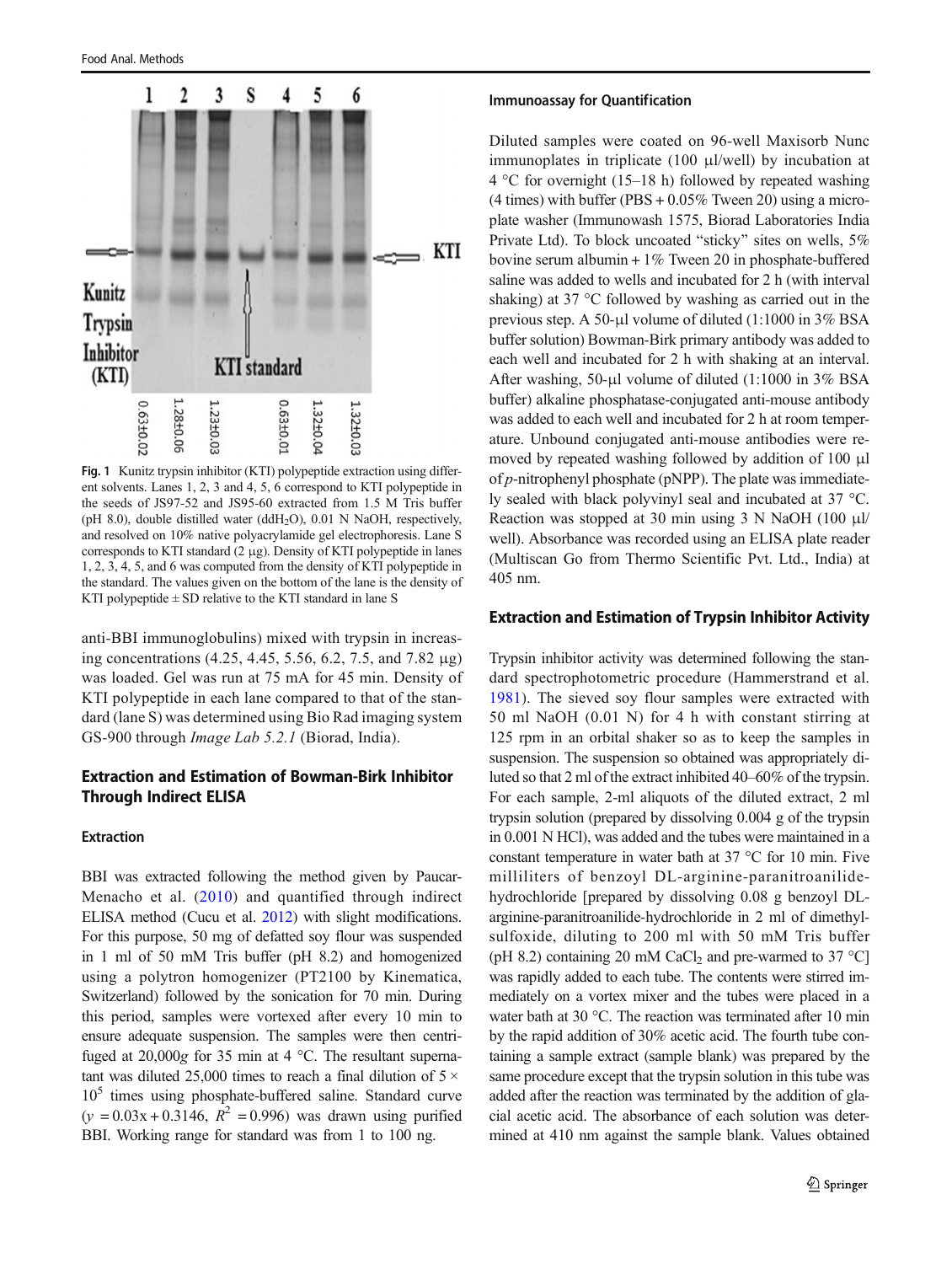<span id="page-3-0"></span>from each of the two sample extracts were subtracted from the trypsin standard. These values were averaged and the trypsin

TI of defatted sample  $(mg/g) = (Differential absorbance \times dilution factor) / (0.019 \times 1000)$ Inhibition  $\% = (100 \times$  differential absorbance)/absorbance of the standard

## Statistical Analysis

All the statistical analysis was carried out using SAS 9.3.

## Results and Discussion

### Extraction Under Different Solvents

In our study, three different solvents, viz. 1.5 M Tris buffer (pH 8.0), 0.01 N NaOH, and double distilled water, were used for optimizing the extraction of Kunitz trypsin inhibitor polypeptide from soybean flour. Figure [1](#page-2-0) depicts the density of the KTI polypeptide of two varieties, namely, 'JS 97-52' and 'JS 95-60'extracted with three different solvents. In both the varieties 'JS 97-52' and 'JS 95-60', the density of KTI polypeptide (compared to KTI standard in lane S) extracted through 1.5 M Tris buffer (pH 8.0) (lanes 1 and 4) was significantly  $(P < 0.05)$  lesser than that of double distilled water



Fig. 2 Different isoforms of Kunitz trypsin inhibitor (KTI) through polyacrylamide gel electrophoresis. Lane 1 represents the band of standard KTI (20 kDa). Lanes 2, 3, 4, 5, and 6 represent KTI polypeptide (with varying  $R_f$  values) in JS 20-34, lipoxygenase-1 free advanced breeding line (JS  $335 \times$  PI 133226), boiling-type, NRC 121, and Karune, respectively. Lanes 2 and 4 represent the  $T<sup>a</sup>$  isoform of KTI in two soybean genotypes, namely, JS 20-34 and boiling-type, with  $R_f$  value of 0.75. Lanes 3 and 5 represent the  $T<sup>b</sup>$  isoform of KTI in lipoxygenase-1 free breeding line developed from JS 335  $\times$  PI 133226 and NRC 121 at  $R_f$ value of 0.70. Lane 6 represents  $T_i^c$  isoform of KTI in genotype Karune which shows  $R_f$  value 0.76

(lanes 2 and 5) and 0.01 N NaOH water (lanes 3 and 6); however, no significant  $(P < 0.05)$  differences were noted when extraction of KTI was carried out using double distilled water and 0.01 N NaOH. Liu and Markakis [\(1989\)](#page-6-0) used four extraction solvents, viz. 0.01 N NaOH (pH 10.0), 0.001 N HCl (pH 2.5), Tris buffer (pH 8.2), and distilled water (pH 6.5) for the extraction of trypsin inhibitors. These authors reported distilled water as the most efficient solvent for extracting trypsin inhibitor from raw soybean; however, in our results, both 0.01 N NaOH and distilled water were equally efficient for extraction of KTI. Zhou et al. [\(2017](#page-6-0)) reported that 20 mM Bis-Tris HCl (pH 6.4) was the most appropriate buffer for extraction of KTI with solvent to soybean flour ratio as 30:1, with a 3 h extraction time. In our study, 0.01 N NaOH and double distilled water both gave maximum extraction of KTI, with the same ratio of solvent to soy flour (30:1) and extraction time (3 h).

## Allelic Forms of KTI in Indian and Exotic Soybean Genotypes

In the present investigation, 180 genotypes comprising Indian, advanced breeding lines, and exotic genotypes resolved for three KTI alleles, viz.  $T_i^a$ ,  $T_i^b$ , and  $T_i^c$  were observed, with  $R_i$  values of 0.75, 0.70, and 0.76 respectively. Of these 180  $R_f$  values of 0.75, 0.70, and 0.76, respectively. Of these 180



Fig. 3 Trypsin-Kunitz trypsin inhibitor (KTI) complex assay, i.e., trypsin binding capacity of KTI: Lanes V and S correspond to KTI polypeptide density in the extract (7.5 μl) of soybean varieties VLS 1 and KTI (2 μg), respectively. Lanes 1, 2, 3, 4, 5, and 6 correspond to KTI polypeptide when 4.25, 4.45, 5.56, 6.20, 7.5, and 7.82 μg trypsin added in 7.5 μl of supernatant obtained after extraction of 50-mg flour of VLS 1 in 1 ml of ddH<sub>2</sub>0. KTI in variety VLS 1 (1.56 × 2 = 3.12 μg) inhibited 7.82 μg of trypsin completely, i.e. 1 g of KTI binds with 2.51 g of trypsin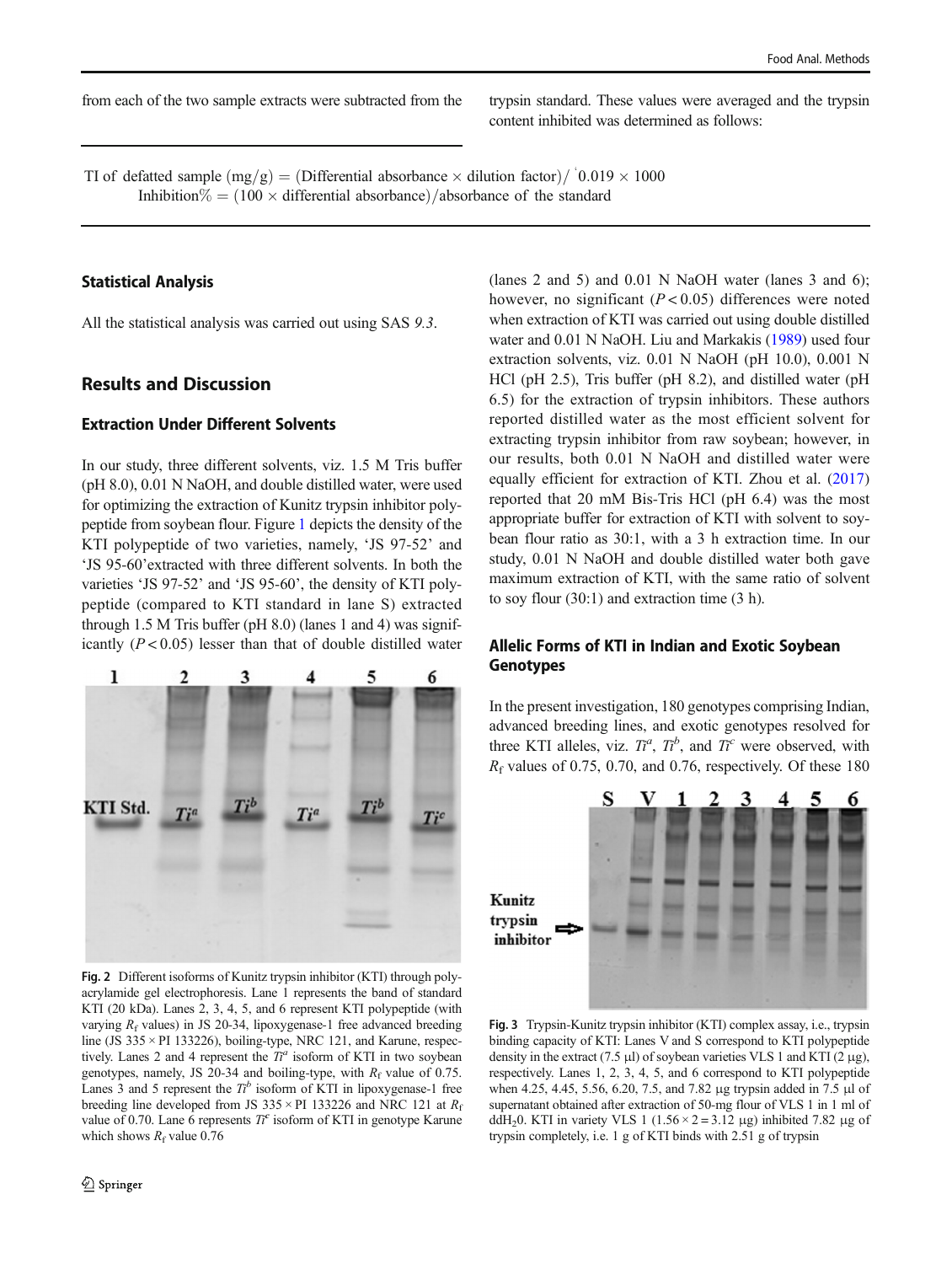<span id="page-4-0"></span>Table 1 Trypsin-Kunitz trypsin inhibitor (KTI) complex assay with increasing concentration of trypsin in soy flour extract

| Lane                          | Trypsin $(\mu g)$ added<br>in 50-µl seed extract | KTI density relative to standard<br>KTI $(2 \mu g)$ in lane S) |
|-------------------------------|--------------------------------------------------|----------------------------------------------------------------|
| V                             | 0                                                | $1.56 \pm 0.05$ (3.12 µg)                                      |
|                               | 4.25                                             | $0.65 \pm 0.03$ (1.30 µg)                                      |
| $\mathfrak{D}_{\mathfrak{p}}$ | 4.45                                             | $0.58 \pm 0.04$ (1.16 µg)                                      |
| 3                             | 5.56                                             | $0.40 \pm 0.02$ (0.80 µg)                                      |
| 4                             | 6.20                                             | $0.25 \pm 0.01$ (0.5 µg)                                       |
| 5                             | 7.5                                              | $0.03 \pm 0.01$ (0.06 µg)                                      |
| 6                             | 7.82                                             | 0.00                                                           |

Values given in the parenthesis correspond to KTI concentration ( μg)

accessions, 171 genotypes exhibited  $T_i^a$ , 6 genotypes<br>showed  $T_i^b$  and 3 genotypes showed presence of  $T_i^c$ showed  $T_i^b$ , and 3 genotypes showed presence of  $T_i^c$ .<br>Figure 2 deniate the resolution of  $T_i^a$  (IS 20.34)  $T_i^b$ Figure [2](#page-3-0) depicts the resolution of  $T<sup>a</sup>$  (JS 20-34),  $T<sup>b</sup>$ <br>(linexygence 1 free advanced breeding line derived from (lipoxygense-1 free advanced breeding line derived from JS 335  $\times$  PI 133226 and NRC 121), and  $T_f^c$  (Karune) allele.<br>Very high frequency of  $T_f^a$  compared to that of the other two Very high frequency of  $T<sup>a</sup>$  compared to that of the other two alleles in the present investigation is similar to the frequency alleles in the present investigation is similar to the frequency of the three alleles reported in an earlier study (Hymowitz and Hadly [1972\)](#page-6-0) which showed that of 3038 soybean accessions investigated, 88.8, 10.9, and 0.3% carried  $T_1^1$ ,  $T_1^2$ , and  $T_2^3$  allele, respectively KTI alleles demonstrated as  $T_1^1$ ,  $T_1^2$ and  $T_i^3$  by PAGE were subsequently designated as  $T_i^a$ ,  $T_i^b$ , <sup>3</sup> allele, respectively. KTI alleles demonstrated as  $T_t^i$ ,  $T_t^2$ ,  $T_t^3$  by PAGE were subsequently designated as  $T_t^a$ ,  $T_t^b$ and  $T_c^c$  (Orf and Hymowitz [1977](#page-6-0)). These three variants  $(T_c^a, T_c^b)$  and  $T_c^c$ ) have been reported to contain same number of amino acids  $(181)$  with varying sequences (Kim et al. [1985](#page-6-0)), <sup>b</sup>, and  $T_c^c$ ) have been reported to contain same number of  $\min$  accelerate (Kim et al. 1985) having conserved amino acids (Arg-63 and Ile-64) at their reactive site.  $T_t^a$  and  $T_t^c$  have identical amino acid sequence<br>except at the position 55, with Gly and Glu in  $T_t^a$  and  $T_t^c$ except at the position-55, with Gly and Glu in  $T_t^a$  and  $T_c^c$ ,<br>respectively. In  $T_a^a$  and  $T_c^b$  animo acids at positions 12.62 respectively. In  $T_1^a$  and  $T_1^b$ , amino acids at positions 12, 62,<br>71, 74, 114, 120, 137, and 176 are different (Kim et al. 71, 74, 114, 120, 137, and 176 are different (Kim et al. [1985\)](#page-6-0). In wild soybean (Glycine soja) germplasm, Wang et al. [\(2008\)](#page-6-0) reported four new allelic variants of KTI, viz. 11a<br>Raya ,  $Tia^{a2}$ ,  $Tia^{b1}$ , and  $Ti^{e}$ ;  $Tia^{a1}$ ,  $Tia^{a2}$ , and  $Tia^{b1}$  have same<br>lues as  $Ti^{a}$  in *Ghysina may* but have different nucleotide base pair sequences. f values as  $T_i^a$  in *Glycine max* but have different nucleotide

## Trypsin-Kunitz Trypsin Inhibitor Complex Assay

Of the 180 soybean genotypes analyzed, 95% of the genotypes exhibited  $T<sup>a</sup>$  allele. Therefore, it was important to find the binding capacity of this polypeptide with trypsin polypeptide. Figure [3](#page-3-0) and Table 1 depict the decline in KTI with increasing conc of trypsin. At zero level of trypsin, density of KTI for variety VLS 1 was 1.56 (compared to the KTI standard) which corresponded to 3.12 μg compared to the density of KTI standard (2 μg). Increasing conc of trypsin in the seed extract caused higher decline in the density of KTI polypeptide. A 4.25, 4.45, 5.56, 6.20, 7.5, and 7.82 μg of

|              |                                                         |                                                                                         |                                               | Table 2 Kunitz trypsin inhibitor (KTI) and Bowman-Birk inhibitor (BBI) concentration in selected soybean genotypes and the comparison of their summation with TIA |                                                                               |                              |
|--------------|---------------------------------------------------------|-----------------------------------------------------------------------------------------|-----------------------------------------------|-------------------------------------------------------------------------------------------------------------------------------------------------------------------|-------------------------------------------------------------------------------|------------------------------|
| Genotypes    | (mg/g defatted flour)<br>KTI concentration              | (mg trypsin inhibited/g<br>$(B = A \times 2.51)$<br>defatted four)<br>KTI activity<br>≃ | (mg/g defatted flour)<br>Concentration<br>BBI | 0.5 g of trypsin by weight<br>1 g of BBI binds with<br>(mg trypsin inhibited/<br>g defatted four)<br><b>BBI</b> activity<br>$D = V_2 C$                           | (KTI activity by densitometry<br>+ BBI activity by ELISA<br>$E = B + D$<br>ПA | (mg trypsin inhibited/<br>ПA |
| PS 1241      | $18.53 \pm 0.4$                                         | 46.7                                                                                    | $22.0 \pm 1.8$                                | $\frac{0}{11}$                                                                                                                                                    | 57.7                                                                          | $67.0 \pm 2.3$               |
| <b>NRC12</b> | $14.97 \pm 0.2$                                         | 37.7                                                                                    | $13.5 \pm 0.1$                                | 6.7                                                                                                                                                               | 44.4                                                                          | $55.6 \pm 3.3$               |
| NRC37        | $8.70 \pm 0.3$                                          | 21.9                                                                                    | $19.7 \pm 1.3$                                | 9.9                                                                                                                                                               | 31.8                                                                          | $67.34 \pm 2.9$              |
| JS 20-34     | $14.41 \pm 0.2$                                         | 36.3                                                                                    | $12.5 \pm 0.7$                                | 6.3                                                                                                                                                               | 42.6                                                                          | $75.00 \pm 2.6$              |
| New Terapian | $9.03 \pm 0.2$                                          | 22.7                                                                                    | $23.4 \pm 1.6$                                | 1.7                                                                                                                                                               | 34.4                                                                          | $59.30 \pm 3.9$              |
| JS 97-52     | $14.00 \pm 0.3$                                         | 35.3                                                                                    | $7.4 \pm 0.3$                                 |                                                                                                                                                                   | 39.0                                                                          | $72.78 \pm 4.1$              |
| SL 525       | $10.03 \pm 0.4$                                         | 25.3                                                                                    | $10.2 \pm 0.7$                                |                                                                                                                                                                   | 30.4                                                                          | $50.00 \pm 1.1$              |
|              | TIA was determined following Hammerstrand et al. (1981) |                                                                                         |                                               |                                                                                                                                                                   |                                                                               |                              |
|              |                                                         |                                                                                         |                                               |                                                                                                                                                                   |                                                                               |                              |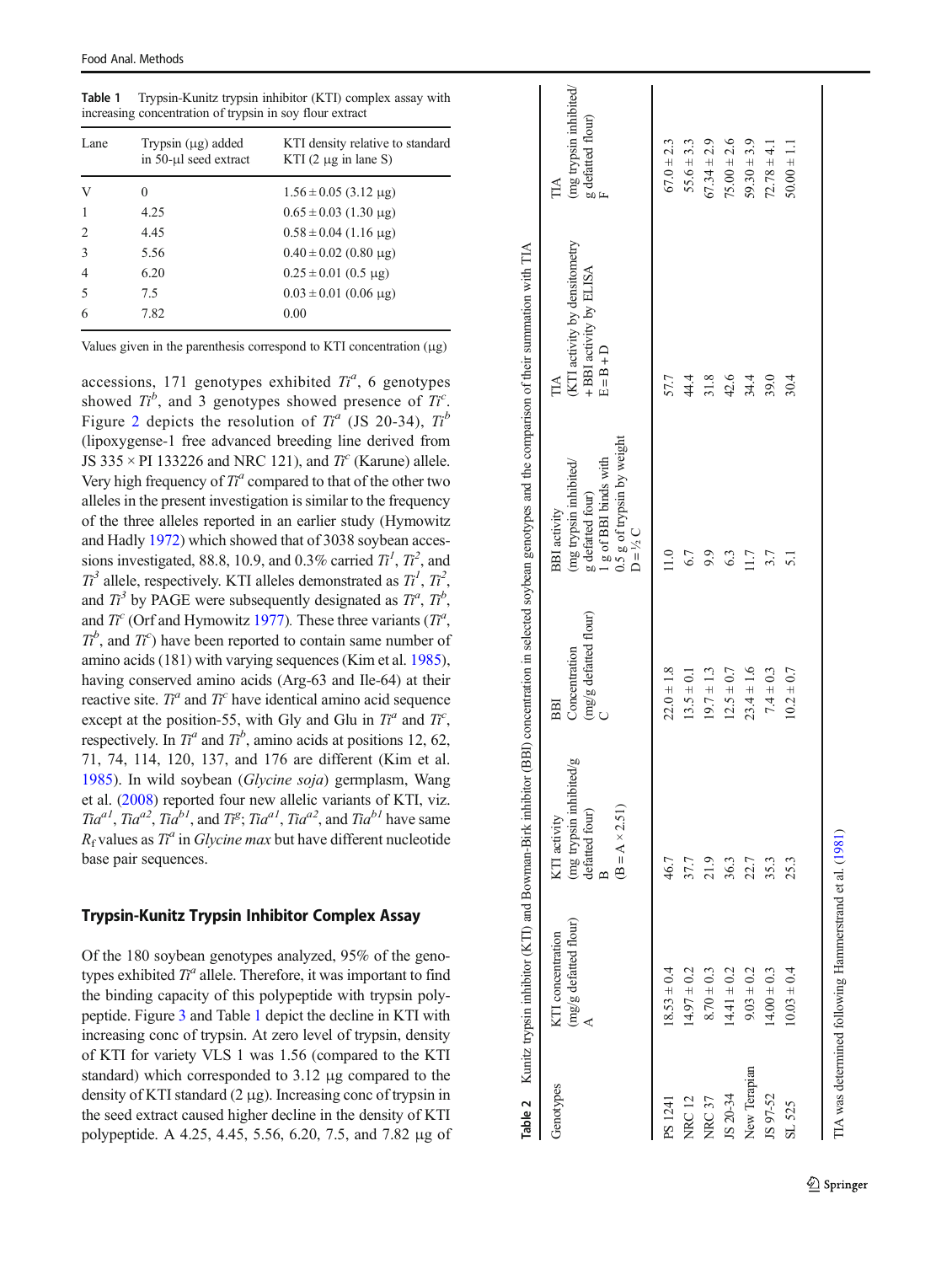trypsin in the seed extract (7.5 μl), reduced the density of KTI polypeptide to 0.65, 0.58, 0.40, 0.25, and 0.03 respectively, compared to the standard. Finally, an addition of 7.82 μg of trypsin in the seed extract caused disappearance of KTI band, indicating thereby complete inactivation of KTI (3.12 μg). This showed that KTI polypeptide binds 2.51 times of concentration of trypsin. Orf and Hymowitz [\(1977](#page-6-0)) also performed trypsin-Kunitz trypsin inhibitor binding assay to confirm the presence of trypsin inhibitor polypeptide in soybean. However, these authors did not quantify trypsin binding with this polypeptide.

## KTI and BBI in Selected Genotypes

Table [2](#page-4-0) presents the KTI, BBI, and total trypsin inhibitor activity in selected genotypes through densitometry, ELISA, and standard spectrophotometric method given by Hammerstrand et al. ([1981](#page-6-0)), respectively. KTI concentration ranged from 8.70 mg/g for NRC 37 to 18.53 mg/g of defatted flour for PS 1241, with average KTI content of 12.8 mg/g defatted soy flour. Pesic et al. [\(2007\)](#page-6-0) investigated 12 soybean genotypes for KTI content through densitometry but expressed the KTI value as percentage of total extractable protein, which ranged from 4.28 to 6.85%, with most of the genotypes having KTI value of 4.5% of total extractable proteins. In the present study, assuming 39% average protein content and 80% as the extractable protein in the genotypes undertaken for analysis, average KTI content is 12.8 mg/g defatted soy flour equivalent to 4.1% of total extractable protein, which is comparable to the average KTI concentration (4.5%) reported by Pesic et al. [\(2007\)](#page-6-0). Recently, Zhou et al. ([2017](#page-6-0)) determined KTI concentration in the seeds of ten soybean genotypes through two-dimensional chromatography and reported a range of 6.13–8.08 mg/g of defatted flour, with average value of  $6.94 \text{ mg/g}$  of defatted flour, which was significantly lower than the average value of KTI (12.8 mg/g defatted flour) observed in seven soybean genotypes in the present study as determined by densitometry. This variation in KTI level between our results and that of Zhou et al. [\(2017\)](#page-6-0) may be because of the genotypic differences and different methods of extraction and estimation.

Considering the results of trypsin-KTI complex assay of  $T<sup>a</sup>$  allele that KTI can inhibit 2.51 concentration of trypsin, trypsin inhibitor activity of the genotypes in the present study ranged from 21.9 (NRC 37) to 46.7 (PS 1241) mg/g of defatted soy flour.

Bowman-Birk inhibitor, as determined through ELISA using monoclonal antibodies, ranged from 7.40 for JS 97-52 to 23.4 mg/g defatted soy flour for New Terapian, with average value of 15.54 mg/g of defatted soy flour. Pesic et al. [\(2007\)](#page-6-0) analyzed BBI content in 12 soybean genotypes using PAGE based densitometry. The authors reported 1.79% of total soy protein as average BBI content. The author did not

express the data in milligram per gram. Assuming 39% average protein content in the genotypes selected for the study and 80% as the extractable protein as mentioned above, average BBI in our study was 4.96% of total extractable protein, which is significantly higher than that reported by Pesic et al. [\(2007\)](#page-6-0). Pauchar-Menacho et al. ([2010](#page-6-0)) determined BBI in the germinated soybean flour through ELISA method. The authors reported a range of 2.1–3.5% of total soy protein extracted from the soy flour (manufactured from germinated seedlings for different period), which is lower than the average value for BBI (4.96%) observed in our study. The lesser value of BBI in the study of Pauchar-Menacho et al. [\(2010](#page-6-0)) may be because the soy flour was manufactured from germinated seedlings, which have higher levels of protease activity which may degrade the BBI.

Table [2](#page-4-0) also shows that TIA obtained by the summation of KTI by densitometry and BBI by ELISA ranged from 30.4 (SL 525) to 57.7 (PS 1241) mg/g of defatted soy flour, with average value of 40.0 mg/g of defatted soy flour. Assuming 39% average protein content and 80% as the extractable protein, average TIA content of all the genotypes investigated in the present study was 15.1% of total extractable protein. Pesic et al. [\(2007\)](#page-6-0) investigated 12 soybean genotypes and reported 2.32 and 13.17% of total extractable protein as the lowest and the highest total trypsin inhibitor activities, respectively, with average value of 6.32% of total extractable protein, which was significantly lower than average (15.1%) observed in our study. However, TIA of all the genotypes determined spectrophotometrically by Hammerstrand et al. [\(1981](#page-6-0)) method was significantly ( $P > 0.05$ ) higher than the values obtained by the summation of KTI and BBI.

## Conclusion

Trypsin inhibitor activity in soybean seeds is one of the major challenges for promoting soybeans as "health food." It is important to estimate TIA in soybean grains meant for raw material for the processing and the residual level in the final processed products. Heat-labile KTI polypeptide is primarily responsible for trypsin inhibitor activity. The remaining TIA is attributed to heat-stable BBI, which has lately been acclaimed as a nutraceutical molecule. The most widely used spectrophotometric method for the estimation of TIA does not distinguish KTI from BBI. The results showed that spectrophotometric method overestimates the TIA value as evident from the lower summation value of KTI and BBI determined through densitometry and ELISA, respectively, than the TIA obtained through spectrophotometric method. The results indicated that the soybean grains to be used as raw material and the final processed soy food products may be assessed for KTI activity than total TIA value.